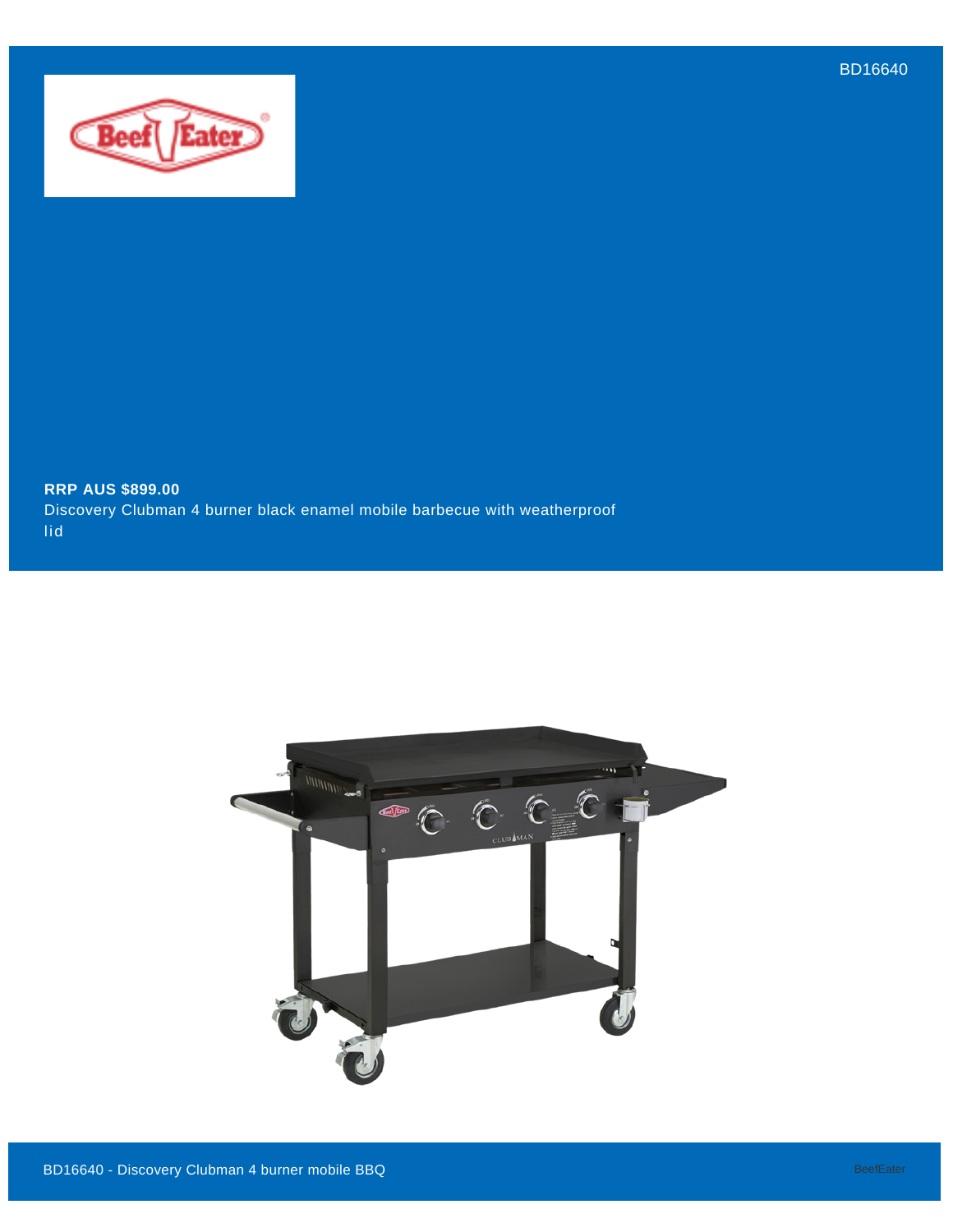# Product Details

Features

Integrated Quartz Start Ignition **Durable Rust Resistant Cast Iron Cooktop**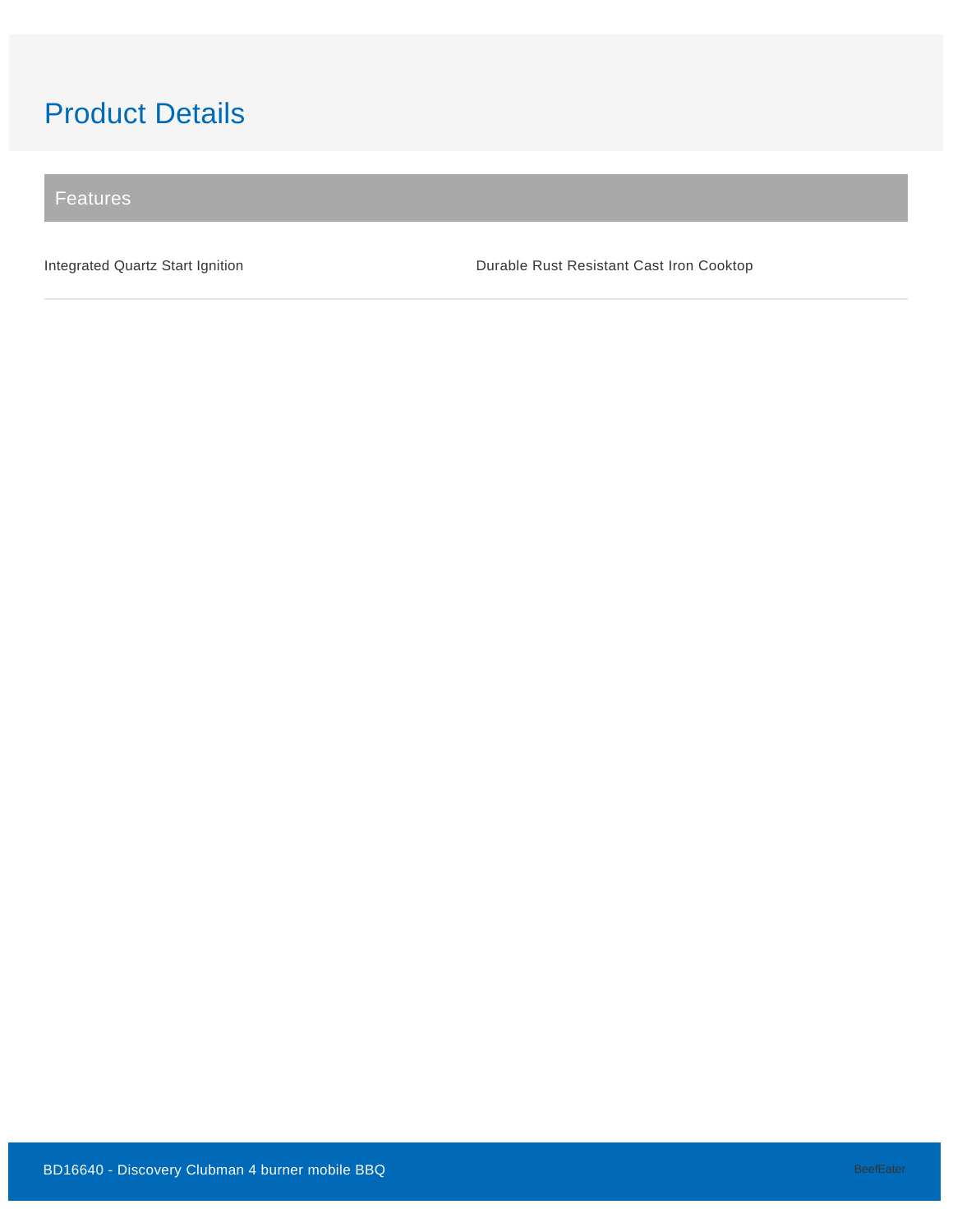## Product Details

### **Benefits**

Enjoy the Freedom of Cooking Anywhere Outdoors With easy access removable plate, weather proof lid and front grease cup.

Perfect for Families, Schools and Sporting clubs Whether youre hosting a big family event or entertaining friends at the local park, enjoy the freedom of cooking anywhere outdoors. The BeefEater Clubman can handle anything you can throw at it, or on it. Choose from a stainless steel or black powder coat finish.

#### Designed for Mobility and Durability

High output burners and sturdy trolley. Its convenient folding legs and huge cooking area make it ideal for any occasion.

Integrated Quartz Start Ignition Our innovative titanium-coated system ensures durable and hassle-free starting. Fires up the first time, every time.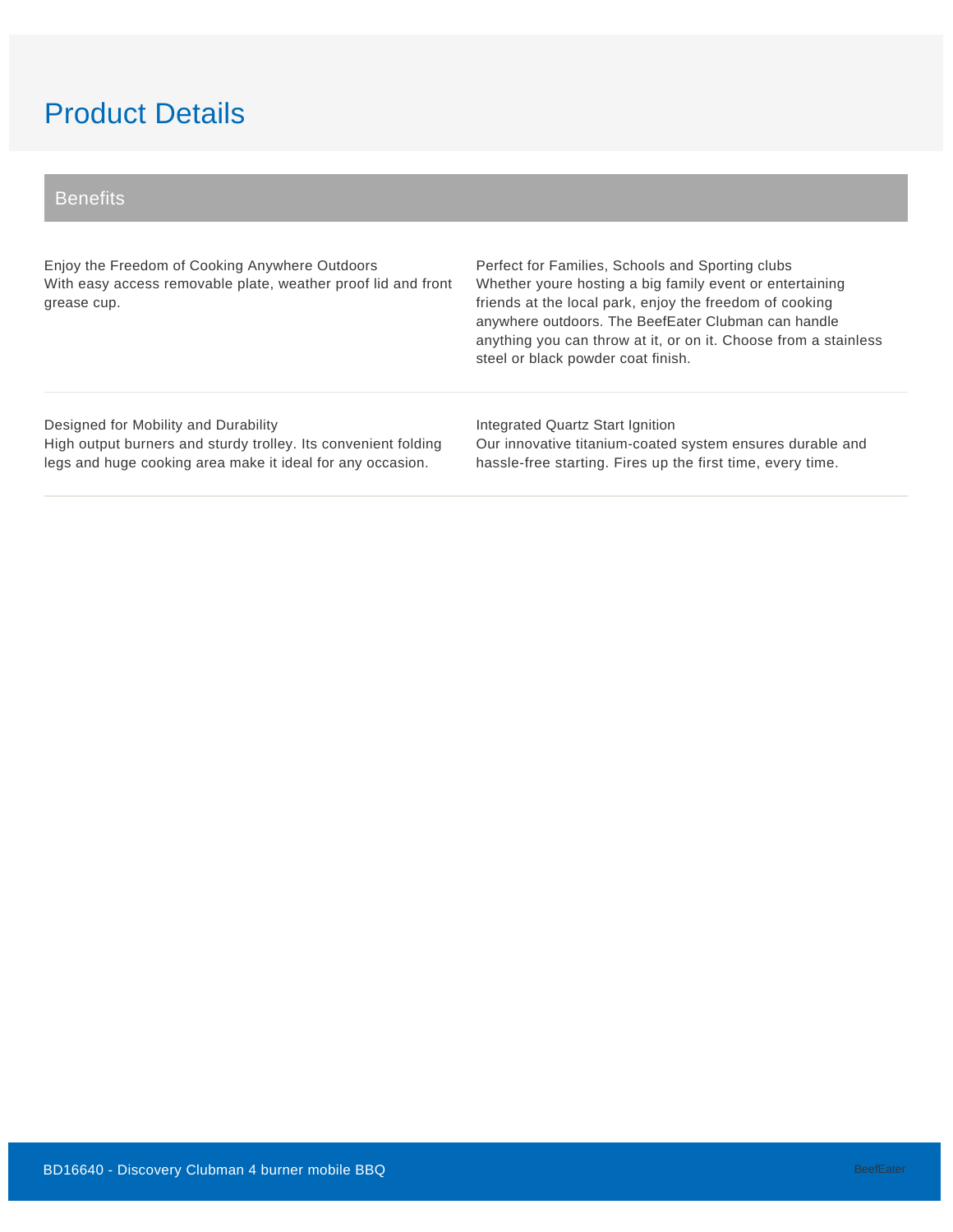# **Specifications**

## PRODUCT PROFILE

| Type of BBQ                  | <b>Mobile</b>                          |
|------------------------------|----------------------------------------|
| Finish                       | <b>Fully Welded Stainless</b><br>Steel |
| <b>BBQ Frame Finish (BBQ</b> | <b>Fully Welded Stainless</b>          |
| Burner Box Finish)           | Steel                                  |
| Domestic warranty            | Limited 12 Month                       |
| details (yrs)                | Warranty                               |

## **SPECIFICATIONS**

| Type of Fuel       | gas                     |
|--------------------|-------------------------|
| Gas conversion kit | available through spare |
| available          | parts                   |

## **FEATURES**

| Controls of BBQ | Rotary Knob |
|-----------------|-------------|
| Grills          |             |
|                 |             |

## BURNERS

| Number of burners          | 4            |
|----------------------------|--------------|
| Burner material            | cast iron    |
| Type of Ignition           | Quartz Start |
| Total burner power (BTU)   | 68242        |
| Total burner power (MJ/hr) | 72           |
| Flame failure              | Nο           |
| Side Burner                | Nο           |

## **TOLLEY**

| Trolley type         | Open Trolley                          |
|----------------------|---------------------------------------|
| Trolley construction | Steel                                 |
| Type of Wheels       | Heavy Duty, lockable<br>castor wheels |

## **DIMENSIONS**

### PRODUCT

| Total height (with lid<br>closed) (mm) | 830 |
|----------------------------------------|-----|
| Total height (mm)                      | 830 |
| Total width (mm)                       | 920 |
| Total depth (mm)                       | 520 |

## BEEFEATER FILTER TYPE

BeefEater Filter Type Mobile

## SHIPPING

weight (kg) 75

BD16640 - Discovery Clubman 4 burner mobile BBQ and the contract of the contract of the contract of the BeefEater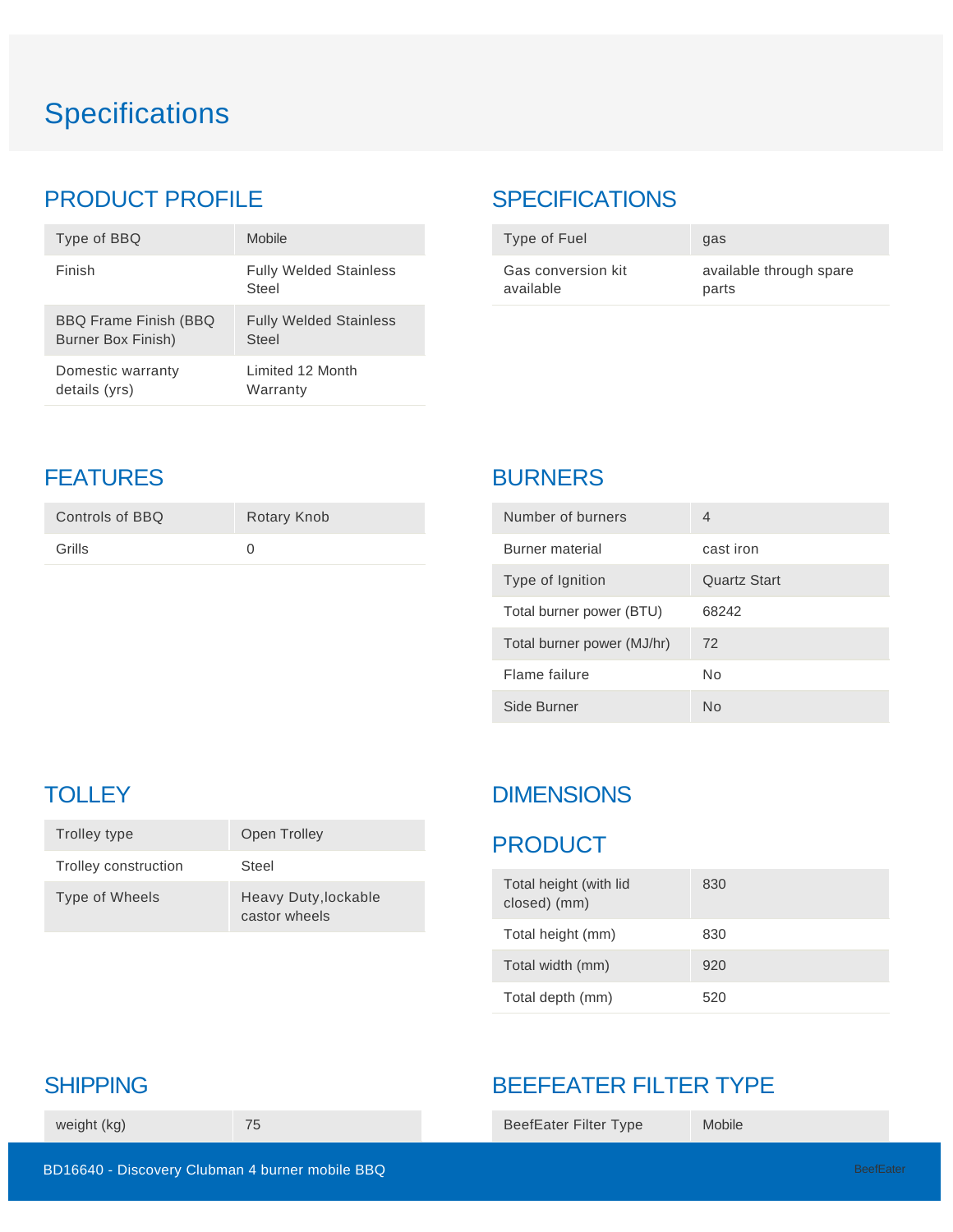## BEEFEATER FILTER SERIES

BeefEater Filter Series Clubman

## BEEFEATER FILTER FUEL TYPE

BeefEater Filter Fuel Gas

### BEEFEATER FILTER NUMBER OF BURNERS

4

BeefEater Filter Number of Burners

## BEEFEATER FILTER FINISH

BeefEater Filter Finish Black enamel